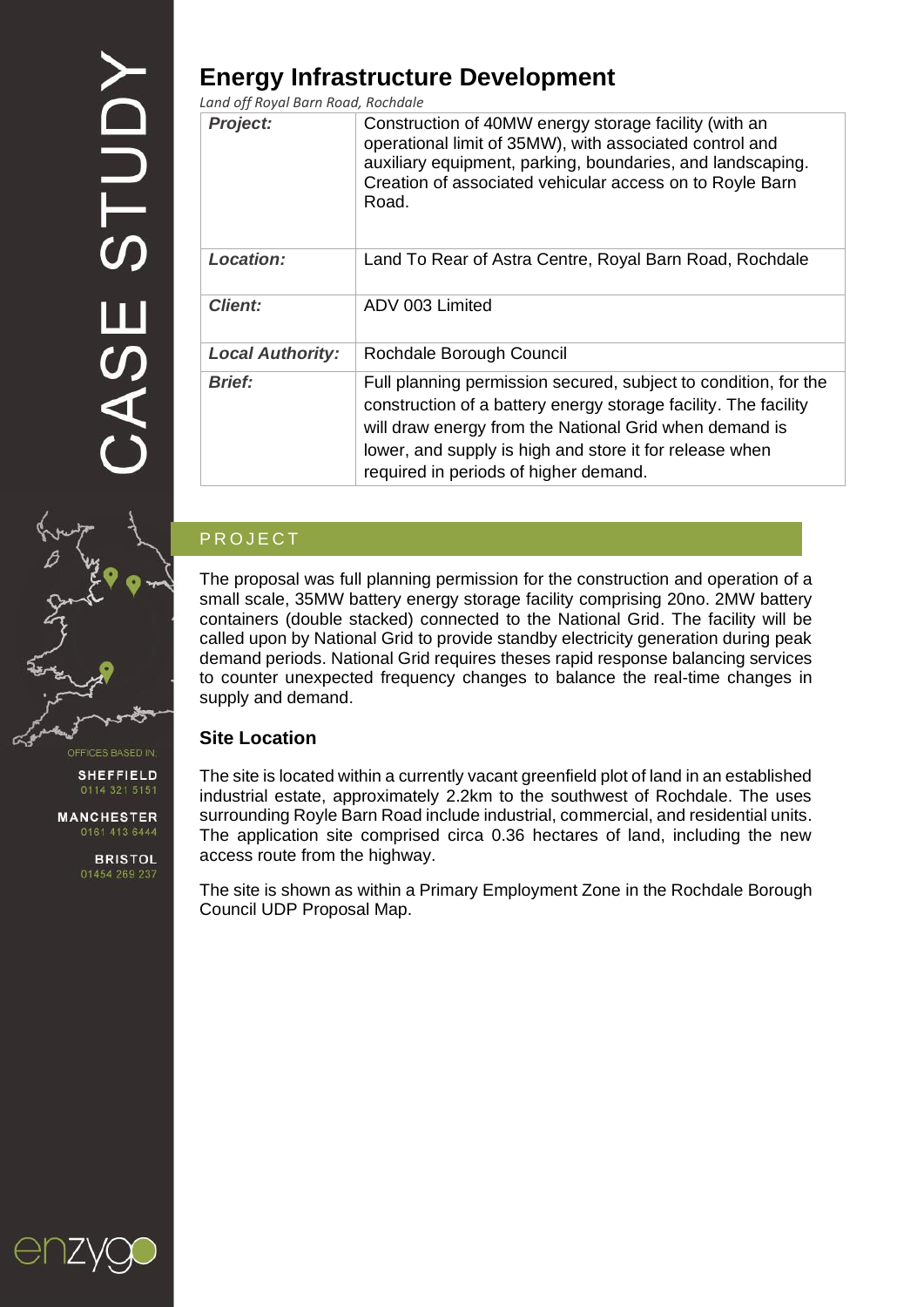# CASE STUDY



**ICES BASED IN** 

**SHEFFIELD** 

**MANCHESTER** 

**BRISTOL**<br>01454 269 237



The application site (red star) within the wider site context (Source: Google Earth 2022)



Location Plan for the application site

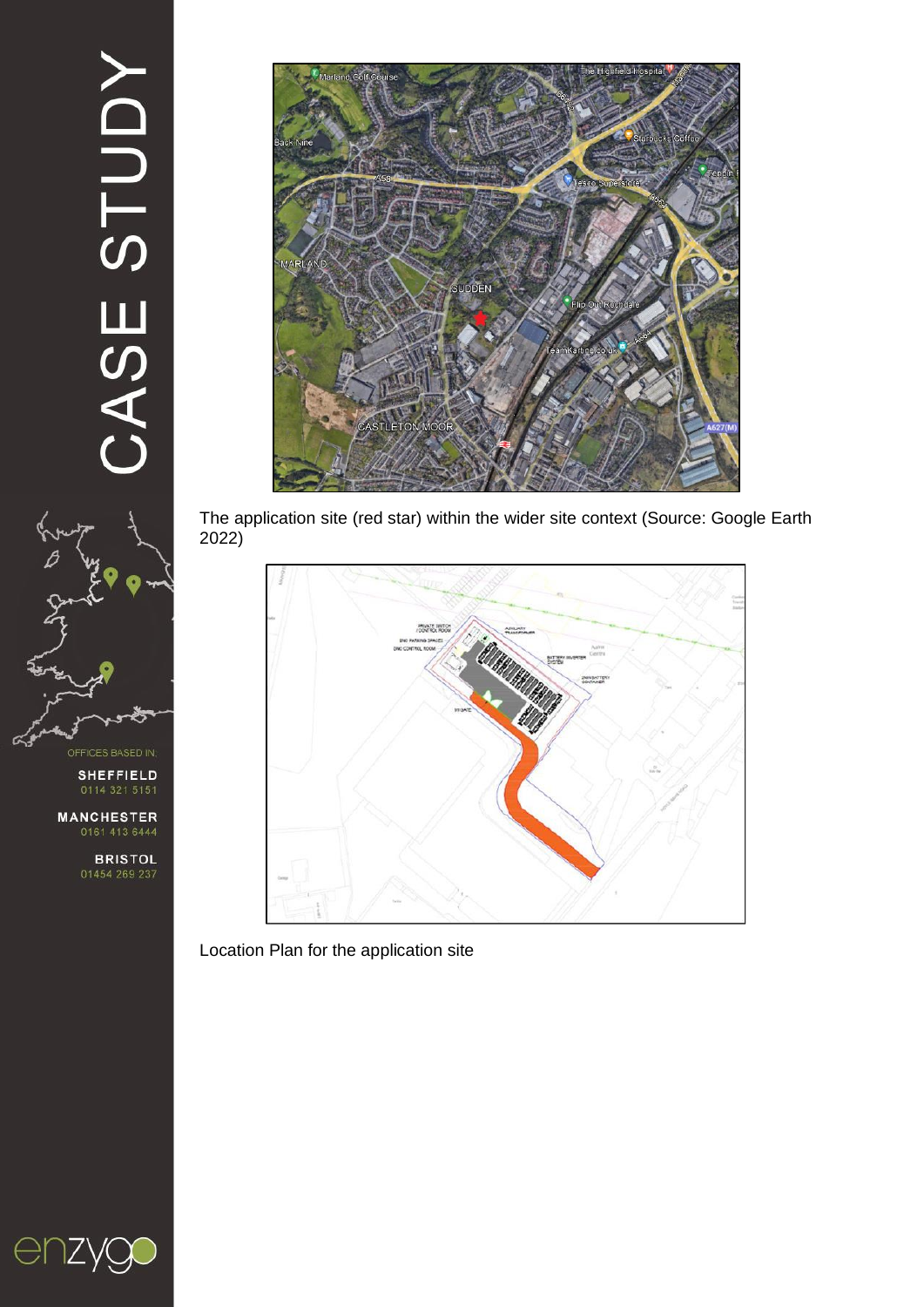ASE STUDY



Images showing the site and immediate surroundings

## WHAT WE DID

Enzygo was tasked with the preparation and submission of a full planning application to secure planning permission for a 40MW energy storage facility (with an operational limit of 35MW), with associated control and auxiliary equipment, parking, boundaries, landscaping, and the creation of a new vehicular access at Royal Barn Road, Rochdale. Enzygo produced and submitted technical documents from our internal teams and project managed the application from inception to the granting of consent.

The planning permission achieved at Royle Barn Road will assist Rochdale's transition to renewable and low carbon energy sources, ensuring the National Grid maintains a consistent supply of energy throughout the Borough, and supplements the expansion of sustainable and decentralised energy production. The proposed battery energy storage facility will be well integrated amongst existing developments and has been designed to be appropriate to its setting and location.

### **Site Layout**





**BRISTOL** 01454 269 237